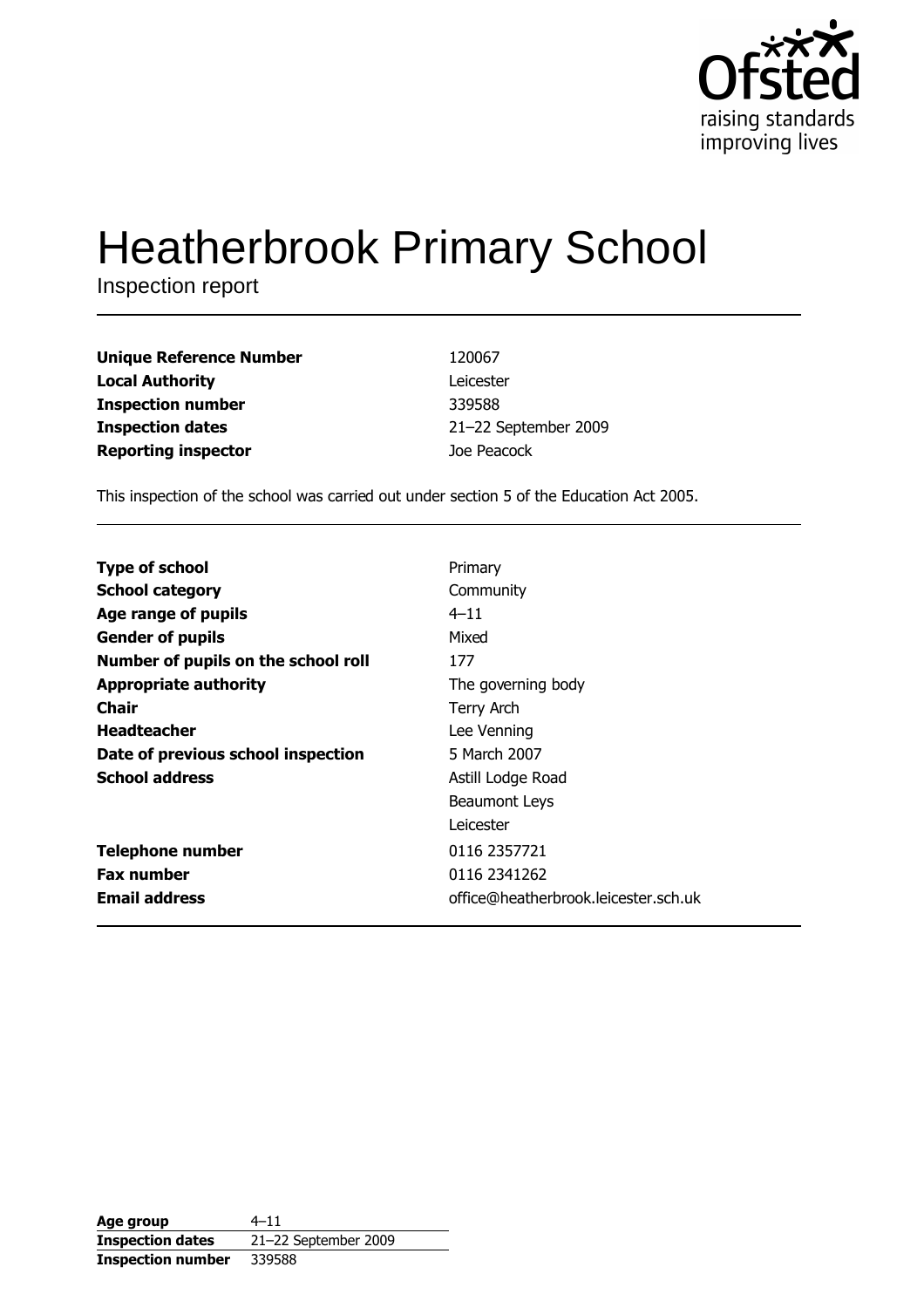The Office for Standards in Education, Children's Services and Skills (Ofsted) regulates and inspects to achieve excellence in the care of children and young people, and in education and skills for learners of all ages. It regulates and inspects childcare and children's social care, and inspects the Children and Family Court Advisory Support Service (Cafcass), schools, colleges, initial teacher training, work-based learning and skills training, adult and community learning, and education and training in prisons and other secure establishments. It rates council children's services, and inspects services for looked after children, safequarding and child protection.

Further copies of this report are obtainable from the school. Under the Education Act 2005, the school must provide a copy of this report free of charge to certain categories of people. A charge not exceeding the full cost of reproduction may be made for any other copies supplied.

If you would like a copy of this document in a different format, such as large print or Braille, please telephone 08456 404045, or email enquiries@ofsted.gov.uk.

You may copy all or parts of this document for non-commercial educational purposes, as long as you give details of the source and date of publication and do not alter the documentation in any way.

Royal Exchange Buildings St Ann's Square Manchester M2 7LA T: 08456 404045 Textphone: 0161 618 8524 E: enquiries@ofsted.gov.uk W: www.ofsted.gov.uk © Crown copyright 2009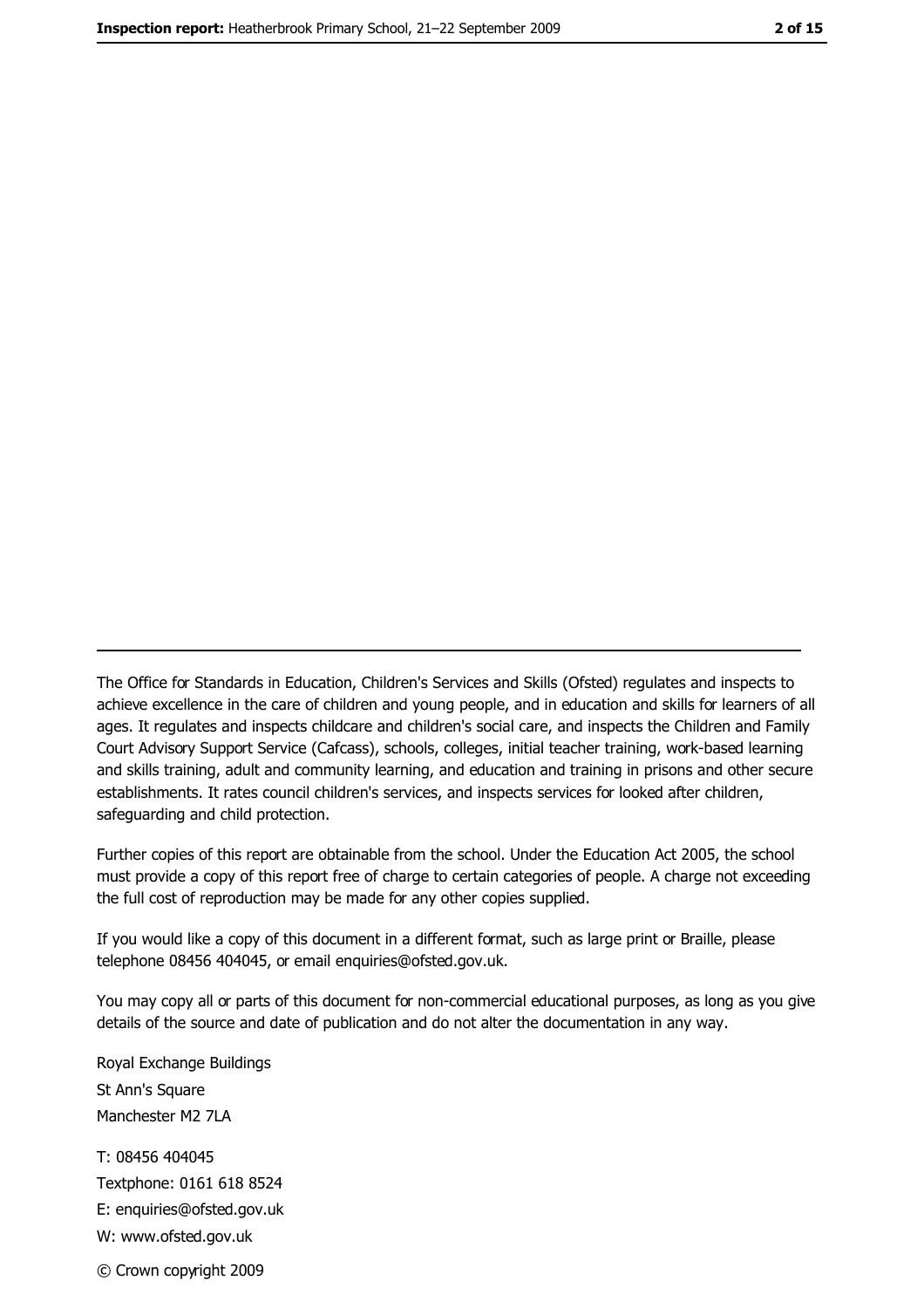# **Introduction**

This inspection was carried out by three additional inspectors. The inspectors visited nine lessons, and held meetings with governors, staff and groups of pupils. They observed the school's work, and looked at pupils' workbooks, assessment and tracking data, teachers' planning, school improvement planning, safeguarding arrangements and 24 parental questionnaires, as well as questionnaires from staff and a sample of pupils.

The inspection team reviewed many aspects of the school's work. It looked in detail at the following:

- the achievement of pupils by Year 6  $\blacksquare$
- the quality of provision in the Early Years Foundation Stage  $\blacksquare$
- assessment procedures and the use staff make of assessment information  $\blacksquare$
- the roles and responsibilities of senior staff and governors.  $\blacksquare$

## Information about the school

This smaller than average school serves a residential area on the outskirts of Leicester where most of the housing is owned by the local authority. Four out of ten pupils are from minority ethnic groups but very few are at the early stages of speaking English. The proportion of pupils entitled to free school meals is above average and the proportion with special educational needs and/or disabilities is average. The Early Years Foundation Stage is provided in a Reception class. The school runs a breakfast club every morning. A new headteacher and deputy headteacher started in September 2008.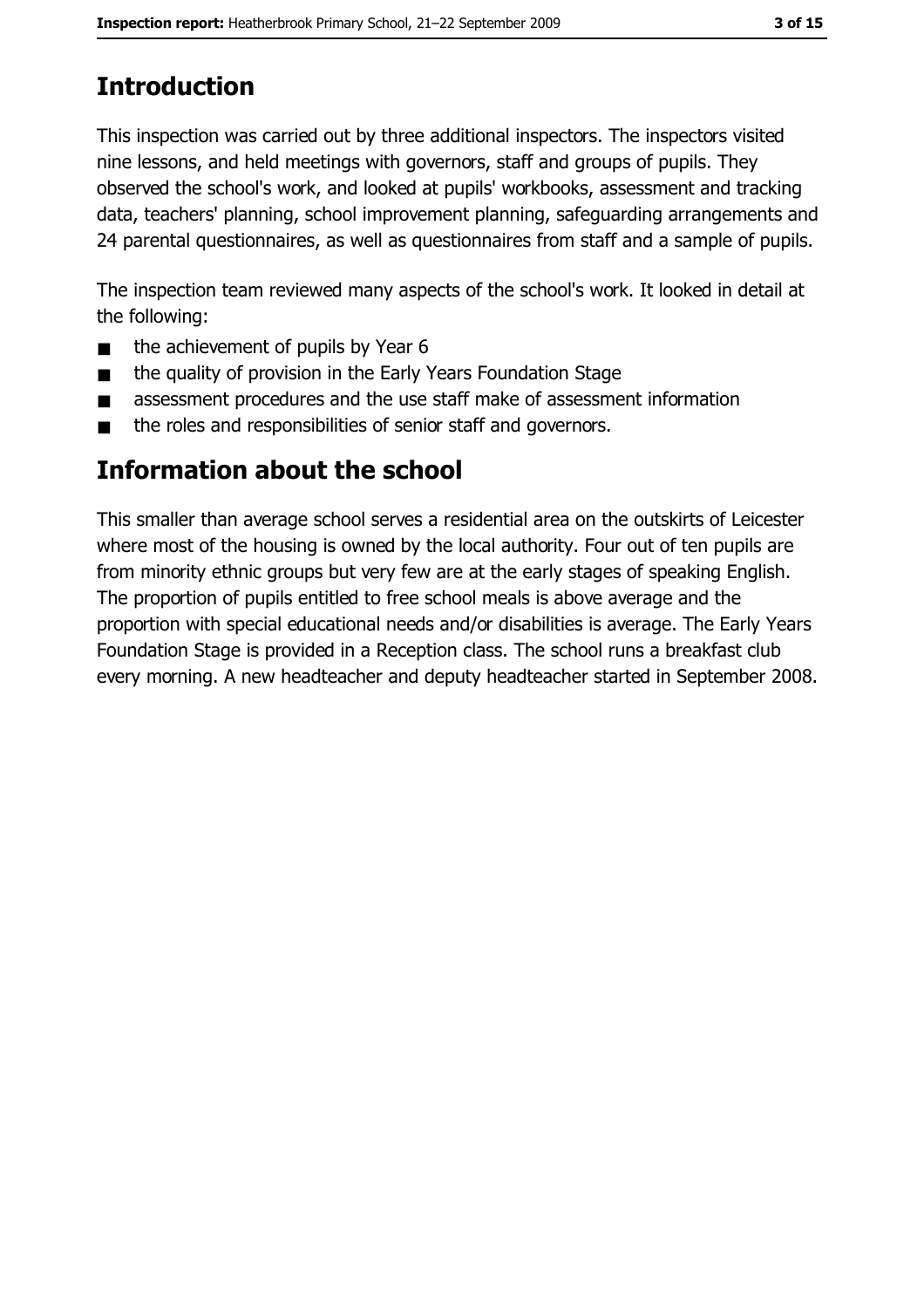## **Inspection judgements**

## Overall effectiveness: how good is the school?

## The school's capacity for sustained improvement

## **Main findings**

Heatherbrook is a happy and very caring school which provides a satisfactory education for its pupils. The new headteacher and deputy headteacher have rigorously evaluated outcomes and the quality of provision and this has resulted in a very long list of priorities for improvement. The key priorities on their list match closely those identified during the inspection, reflecting their knowledge of the school and professionalism.

There is a strong commitment to and inclusion of pupils from ethnic backgrounds and those with special educational needs and/or disabilities and this enables these pupils to make the same satisfactory progress as other pupils.

The Early Years Foundation Stage is good in all areas of its work and children in the Reception class make good progress and achieve well. Most pupils reach average standards by the end of Year 6 and this represents satisfactory progress from their starting points in Year 1. Few make better than satisfactory progress and this is limiting the standards that they achieve. Their outcomes in other respects are satisfactory and the extent to which they feel safe and adopt healthy lifestyles are good, as they were in the previous inspection.

The school's commitment to supporting the emotional and social needs of pupils is satisfactory overall. A small but significant minority of pupils and staff expressed concerns about behaviour in the questionnaires that they returned to the inspection team. This was also a concern for a few parents. The school is taking decisive action to introduce effective strategies to eliminate challenging behaviour. The vast majority of pupils behave well in lessons and around the school. Very occasionally, teaching which fails to interest or engage pupils results in behaviour which is not conducive to learning and pupils' progress suffers. Overall, the quality of teaching and learning and the curriculum are satisfactory. The good quality of care, support and quidance and effective safeguarding procedures ensure all pupils are safe and treated equally.

The effectiveness of leadership and management, including governance is satisfactory. The school has made a good start by tackling some aspects of the areas identified for improvement since the new headteacher started. However, the impact has hardly had time to show in some areas. Where the school has focused its resources and energies, improvements are becoming apparent. Underperformance of the more able pupils is being tackled and in the 2009 national tests more of them achieved the higher standards that they were capable of.

Ongoing priorities for the school include the need to improve assessment and the use of assessment information; giving pupils challenging targets; and developing the curriculum and the roles of subject leaders. More rapid progress is needed in these

| 3 |  |
|---|--|
| 3 |  |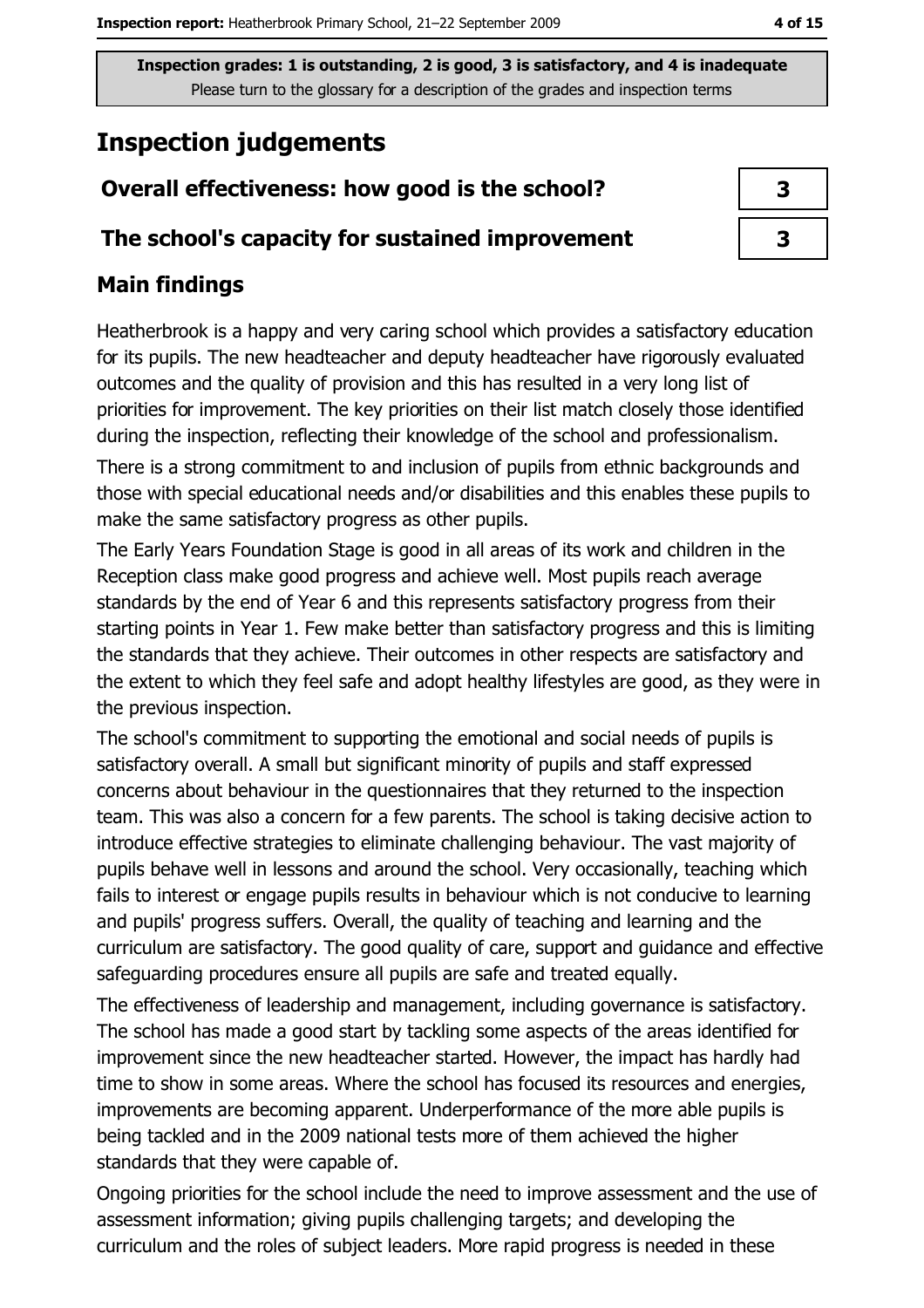areas. Overall, the school has a satisfactory capacity to improve further.

## What does the school need to do to improve further?

- In order to accelerate pupils' progress and raise standards, the school should:
	- ensure that the quality of teaching and learning is more consistently good
	- complete the review of the curriculum better to meet the full range of learners' needs
	- make better use of assessment information when planning lessons.
- Ensure all pupils are set challenging targets and that they know precisely what is  $\blacksquare$ expected of them.
- Develop the roles and responsibilities of subject leaders to enable them to . contribute more effectively to school improvement.
- A small proportion of schools whose overall performance is judged satisfactory but  $\blacksquare$ which have areas of underperformance may receive a monitoring visit by an Ofsted inspector before their next section 5 inspection.

## **Outcomes for individuals and groups of pupils**

The standards reached by pupils at ages seven and eleven, as seen in lessons and pupils' books are broadly average. This represents satisfactory progress from their starting points at the end of the Early Years Foundation Stage. However, rates of progress are variable in lessons, depending on the quality of teaching. A whole school focus on improving mathematics and the introduction of more investigative work in science last year has resulted in an improvement in standards, particularly in the proportion achieving above-average standards in Year 2 and Year 6. Improving boys' writing is a current priority as standards are not as high as they are for girls. Pupils with special educational needs and/or disabilities and ethnic minority pupils make similar progress to other pupils because of the quality of the additional support and quidance they receive in lessons. Relatively few pupils make better than satisfactory progress as they move through the school. This is partly due to the variability in the quality of teaching and because many are unsure of their learning targets.

The school's performance in national tests for 11-year-olds is to some extent affected by fairly small year groups being tested and the proportion of pupils with special educational needs and/or disabilities. Overall, the results have been significantly below average for three years, with a falling trend. Few pupils attain above-average standards. The unvalidated results for 2009 show that the trend has been reversed and standards are rising. The number achieving above-average standards now matches the national average. There is a similar picture at Year 2 with more attaining average and above-average standards than previously. This improvement is confirmed by the inspection.

In all other respects, pupils' outcomes are satisfactory and in a few they are good. Most have a good knowledge of how to live a healthy lifestyle and appreciate the importance

 $\overline{\mathbf{3}}$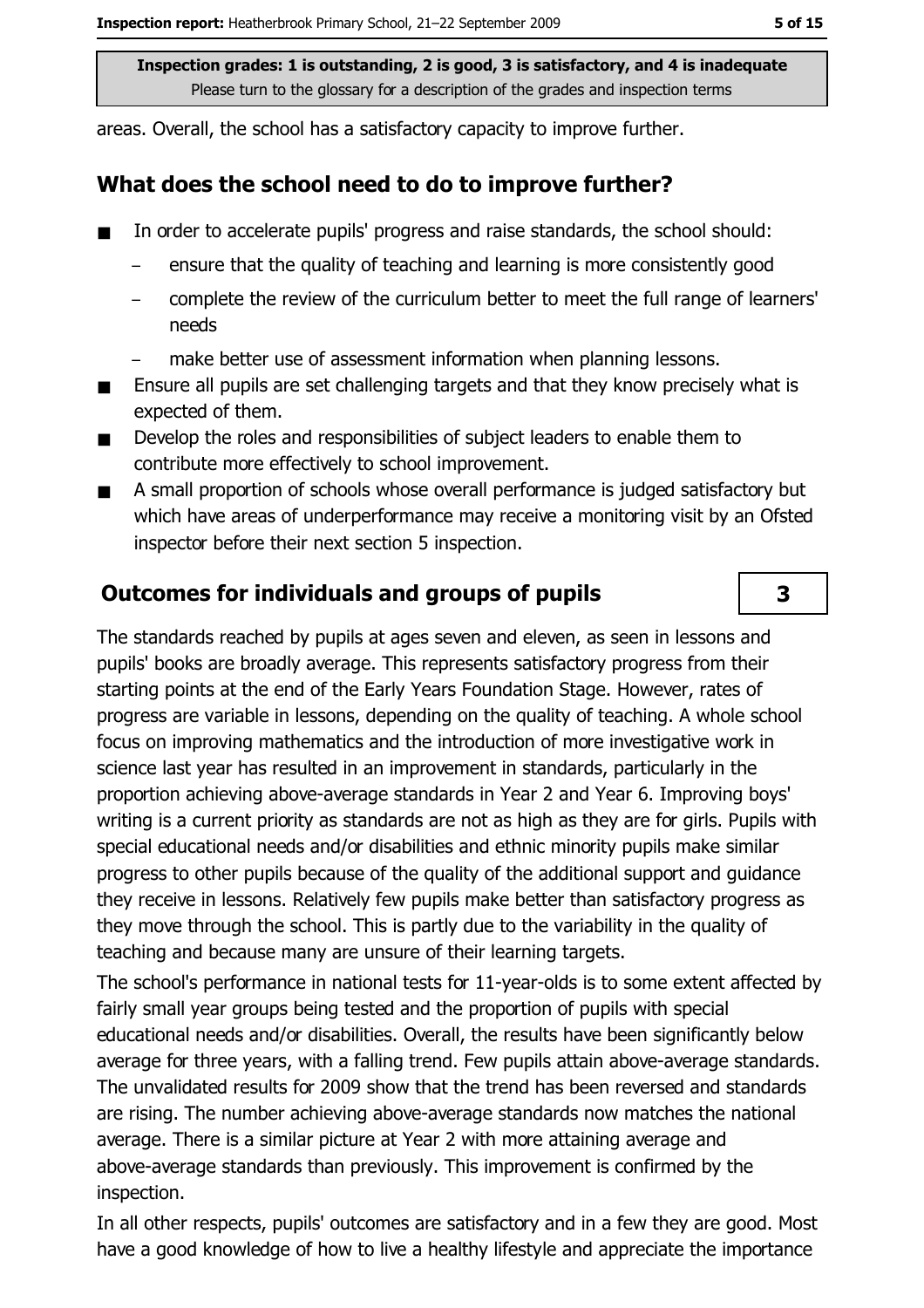of exercise and keeping fit. Pupils say that they enjoy school and feel safe. Their parents confirm this. They know who to turn to and what to do if they are being bullied, for example. Most behave well in lessons and around school but a significant minority present challenging behaviour. On occasion, this disrupts lessons for other pupils. In lessons where teaching is effective, for example, pupils concentrate well on interesting tasks and make good progress. All willingly accept responsibility, contributing to their school community as members of the pupil council or as table managers in class. Attendance is average.

Pupils' spiritual, moral, social and cultural development is satisfactory overall. Moral and social development is a growing strength as pupils are helped to understand the consequences of their actions on others and are given increasing opportunities to work independently in groups. Visitors and lessons about other cultures are beginning to improve pupils' cultural awareness.

These are the grades for pupils' outcomes

| Pupils' achievement and the extent to which they enjoy their learning<br>Taking into account:                             | 3 |
|---------------------------------------------------------------------------------------------------------------------------|---|
| Pupils' attainment <sup>1</sup>                                                                                           | 3 |
| The quality of pupils' learning and their progress                                                                        | 3 |
| The quality of learning for pupils with special educational needs and/or<br>disabilities and their progress               | 3 |
| The extent to which pupils feel safe                                                                                      | 2 |
| <b>Pupils' behaviour</b>                                                                                                  | 3 |
| The extent to which pupils adopt healthy lifestyles                                                                       | 2 |
| The extent to which pupils contribute to the school and wider community                                                   |   |
| The extent to which pupils develop workplace and other skills that will<br>contribute to their future economic well-being | 3 |
| Taking into account:                                                                                                      | 3 |
| Pupils' attendance <sup>1</sup>                                                                                           |   |
| The extent of pupils' spiritual, moral, social and cultural development                                                   | 3 |

## How effective is the provision?

There is too much variation in the quality of teaching and this is having an adverse

The grades for attainment and attendance are: 1 is high; 2 is above average; 3 is broadly average; and 4 is low.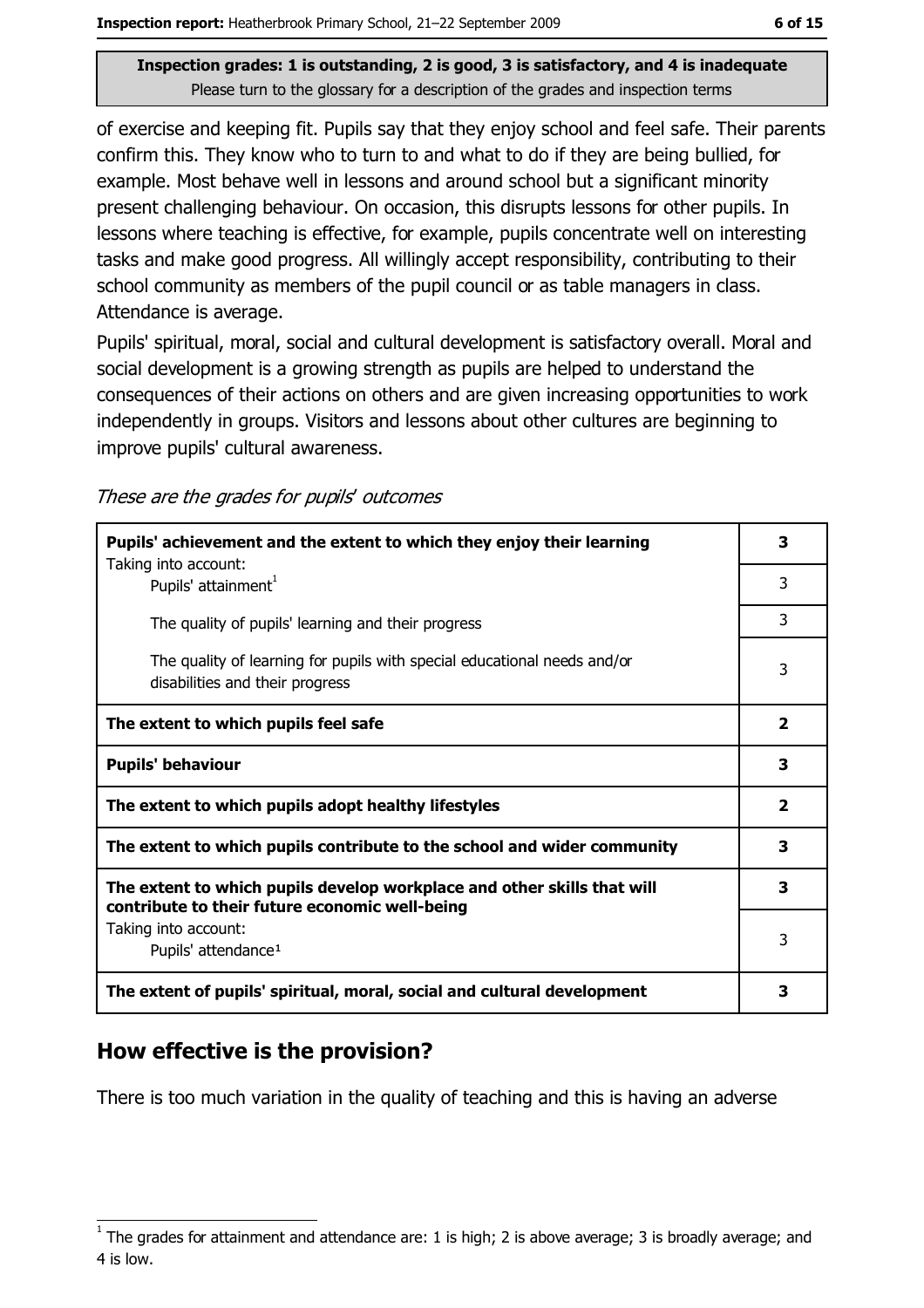effect on pupils' learning and the progress that they make. At present, teachers do not have enough opportunity to share what is best about each other's practice. Some teaching is outstanding and results in a calm atmosphere for learning. In these lessons attentive pupils are appropriately challenged and most make exceptional progress. Some teaching is satisfactory and pupils in these lessons do not always make the progress they are capable of because teachers' expectations of them are not high enough. Tasks are not matched closely enough to their individual needs. Occasionally, when the behaviour of a small minority of pupils is not managed well or when work fails to interest pupils, teaching and learning are inadequate.

Much has been achieved in a short time in developing an accurate assessment system and procedures to track carefully the progress of individual pupils. It is not yet underpinned by sufficiently accurate assessments or by the involvement of pupils assessing their own progress in lessons and towards their targets. As a result, lesson planning is not consistently personalised to the needs of different groups and individual pupils.

The curriculum is broad and balanced. Staff are aware that it needs to be further developed to promote enjoyment and creativity better; this is a current focus for improvement. Planning is not yet securely based on assessment information and as a result, learning does not always build progressively on previous learning, slowing the rate of progress for many pupils. Pupils enjoy a satisfactory range of extra-curricular activities and the enrichment provided from visits and visitors such as a Muslim parent who led an assembly.

Care, quidance and support for pupils have been maintained as strengths of the school from the previous inspection. There is a strong, caring culture and this accounts for pupils feeling happy and safe in school. More academic rigour has been introduced recently along with strengthening support and guidance and as a result, standards are rising. The targeted support for pupils who have special educational needs and/or disabilities is particularly effective and has led to an improvement in academic results and in other aspects, such as better attendance. Pupils' welfare has a high profile and is enhanced through partnership working that supports vulnerable pupils particularly well.

| The quality of teaching                                                                                    | 3 |
|------------------------------------------------------------------------------------------------------------|---|
| Taking into account:<br>The use of assessment to support learning                                          |   |
| The extent to which the curriculum meets pupils' needs, including, where<br>relevant, through partnerships |   |
| The effectiveness of care, guidance and support                                                            |   |

These are the grades for the quality of provision

## How effective are leadership and management?

The headteacher's drive and ambition for the school, along with an honest and accurate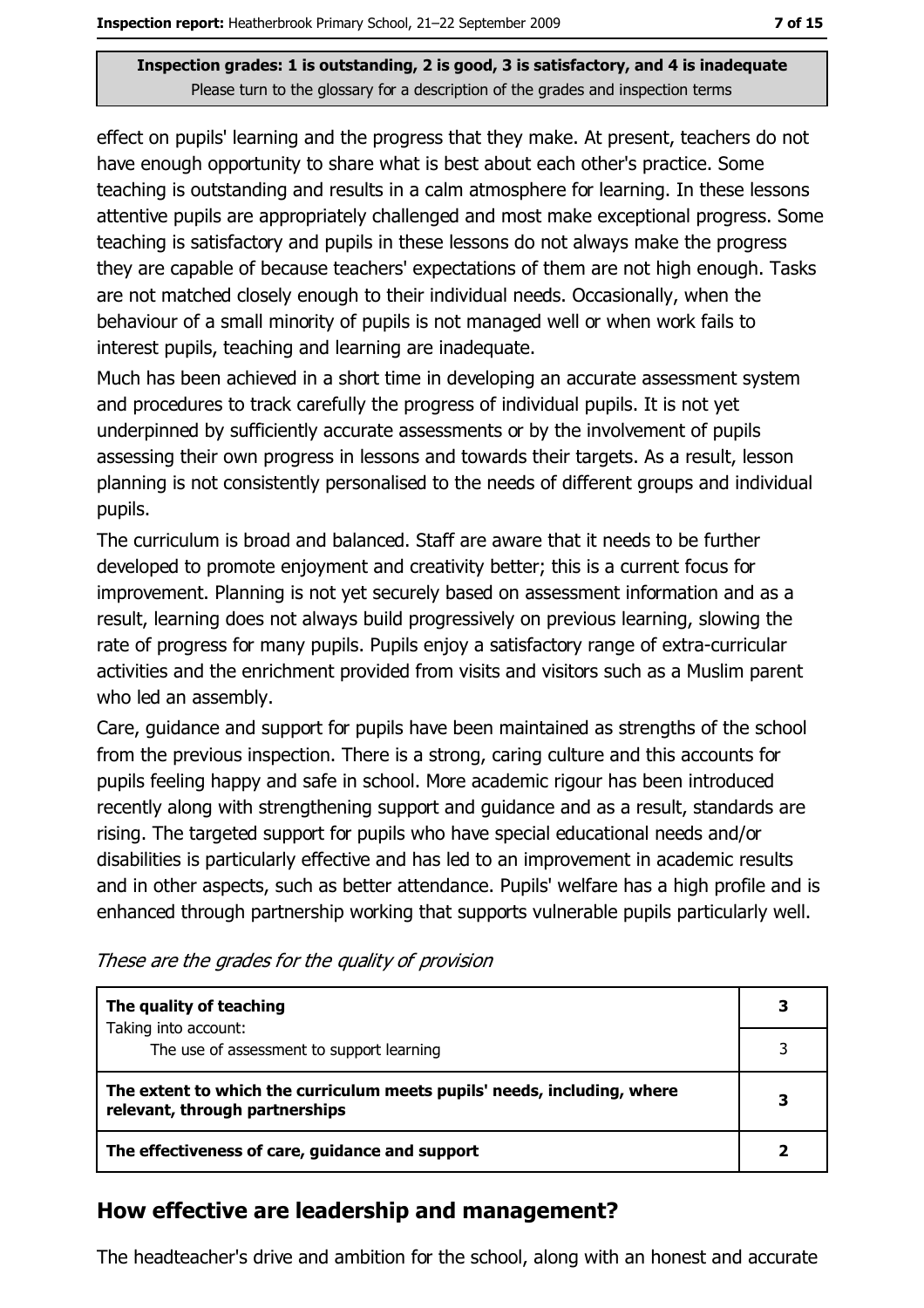self-evaluation have been key elements in the school's recent improvements. However, there is still much to do. A highly effective partnership has been quickly established with the deputy headteacher, who has a complementary range of skills which are helping to keep up the momentum for change and improvement. New management structures and procedures are being introduced but the roles and responsibilities of subject leaders have not yet been clearly defined. Because of this, the subject leaders are not yet contributing effectively enough to raising standards or improving the quality of teaching and learning.

Safequarding arrangements are good. Effective steps are taken to ensure that the school is a safe and healthy environment with regular checks to minimise risks. As a result, all pupils are valued and well cared for. Appropriate policies are in place to promote equality and community cohesion. An action plan to develop the school community is in place, but those for the wider or international community are not yet being implemented. Parents are very supportive of the school and the new leadership team and all staff are keen to develop this important partnership.

Governors are fully committed to supporting the work of the school and have a wide range of expertise and skills to offer. They have recently reviewed their committee structure in order to be more informed and involved in helping to drive school improvement. At present, they rely on staff too much for information about the school rather than finding it out for themselves. Resources, including those for information and communication technology, are satisfactory. Teaching assistants are deployed effectively and do a good job supporting pupils as they learn. Good use is made of the expertise from outside agencies such as the Behaviour Intervention Team, who help staff to develop more effective policies and procedures.

| The effectiveness of leadership and management in embedding ambition and<br>driving improvement                                                                     |                         |
|---------------------------------------------------------------------------------------------------------------------------------------------------------------------|-------------------------|
| Taking into account:<br>The leadership and management of teaching and learning                                                                                      | 3                       |
| The effectiveness of the governing body in challenging and supporting the<br>school so that weaknesses are tackled decisively and statutory responsibilities<br>met | 3                       |
| The effectiveness of the school's engagement with parents and carers                                                                                                | 3                       |
| The effectiveness of partnerships in promoting learning and well-being                                                                                              | 2                       |
| The effectiveness with which the school promotes equality of opportunity and<br>tackles discrimination                                                              | з                       |
| The effectiveness of safeguarding procedures                                                                                                                        | $\overline{\mathbf{2}}$ |
| The effectiveness with which the school promotes community cohesion                                                                                                 | 3                       |
| The effectiveness with which the school deploys resources to achieve<br>value for money                                                                             | 3                       |

These are the grades for leadership and management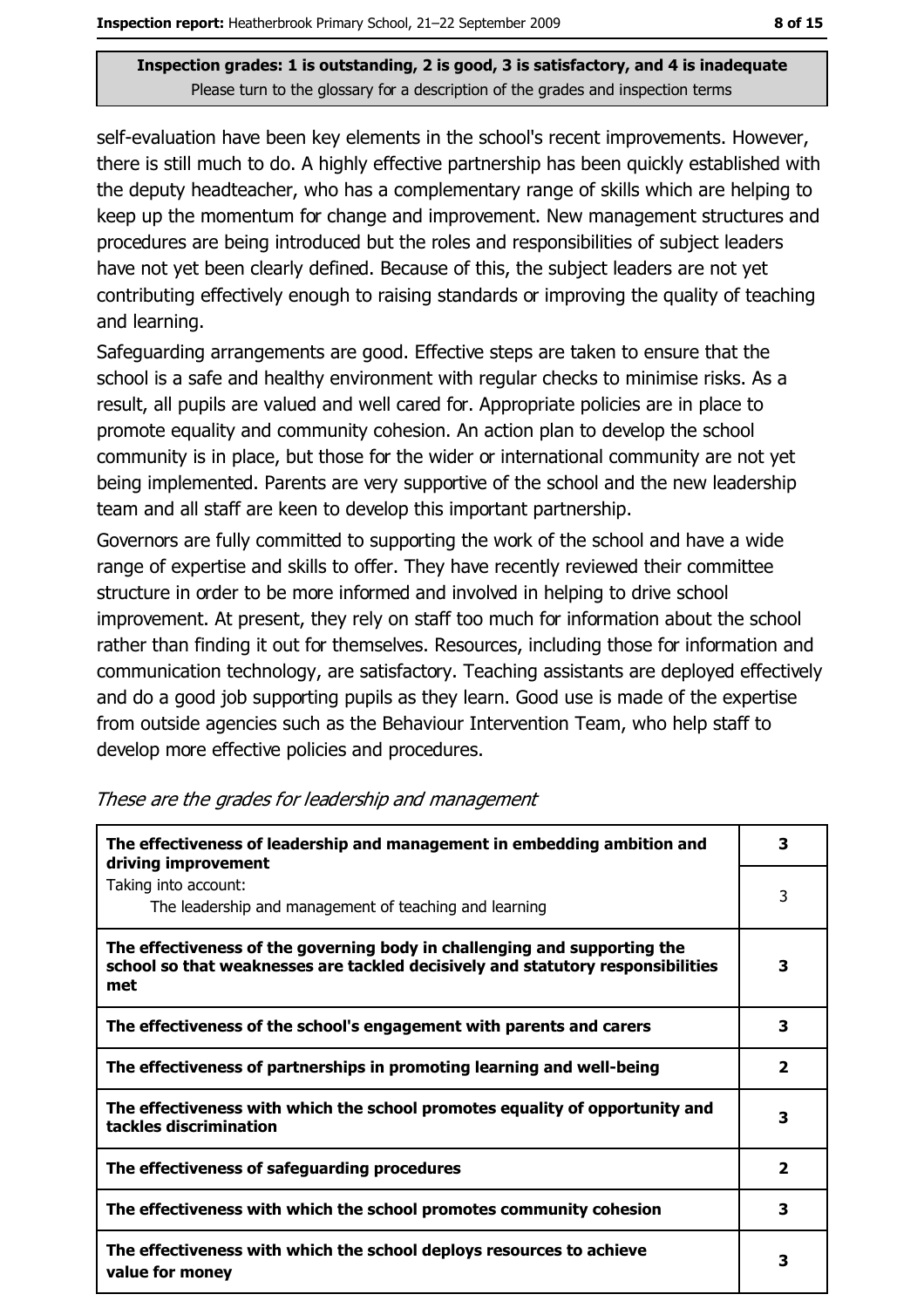## **Early Years Foundation Stage**

From starting points which are generally below those typical for their age, especially in their personal, social and emotional development, children make good progress and achieve well. By the end of their Reception year, most are working at the expected level for this age group in all areas of learning. This is as a result of good provision. It is good largely because staff work so well as a team and the generous staffing level enables them to provide effective and skilful support for children's learning. Children settle quickly and enjoy the well-planned range of activities made available to them. Behaviour is good as they become engrossed in what they are doing. All play together well and willingly share resources. Computers enhance learning and there is a good balance between focused activities closely supported by an adult, and opportunities for choice both indoors and in the spacious, well-organised outdoor area. Children thoroughly enjoyed hooking fish with numbers, building a train track the length of the classroom and wearing hard hats as they acted as builders and shovelled sand.

Leadership and management are effective. An action plan to improve provision further and raise standards has correctly identified the need to develop more accurate assessment of starting and finishing points, ensure all activities are sufficiently challenging, and establish even closer links between indoor and outdoor learning. The inspection highlighted the need to include skills from different areas of learning in some activities and link these more closely to the chosen topic to make learning even more effective.

Relationships with the pre-school on the site are positive and productive. Staff from both settings ensure children are made to feel welcome and secure when they move into school. These strong links contribute to the good outcomes achieved by children in Reception.

| <b>Overall effectiveness of the Early Years Foundation Stage</b>                             | 2 |
|----------------------------------------------------------------------------------------------|---|
| Taking into account:                                                                         |   |
| Outcomes for children in the Early Years Foundation Stage                                    |   |
| The quality of provision in the Early Years Foundation Stage                                 |   |
| The effectiveness of leadership and management of the Early Years<br><b>Foundation Stage</b> | 2 |

These are the grades for the Early Years Foundation Stage

#### **Views of parents and carers**

Of the 24 questionnaires returned, most were positive and a very small number had additional comments such as 'staff are supportive'. All parents who replied agree that teaching is good and nearly all think their children make enough progress. Inspectors judge that there is room for improvement on both counts. All those who replied agree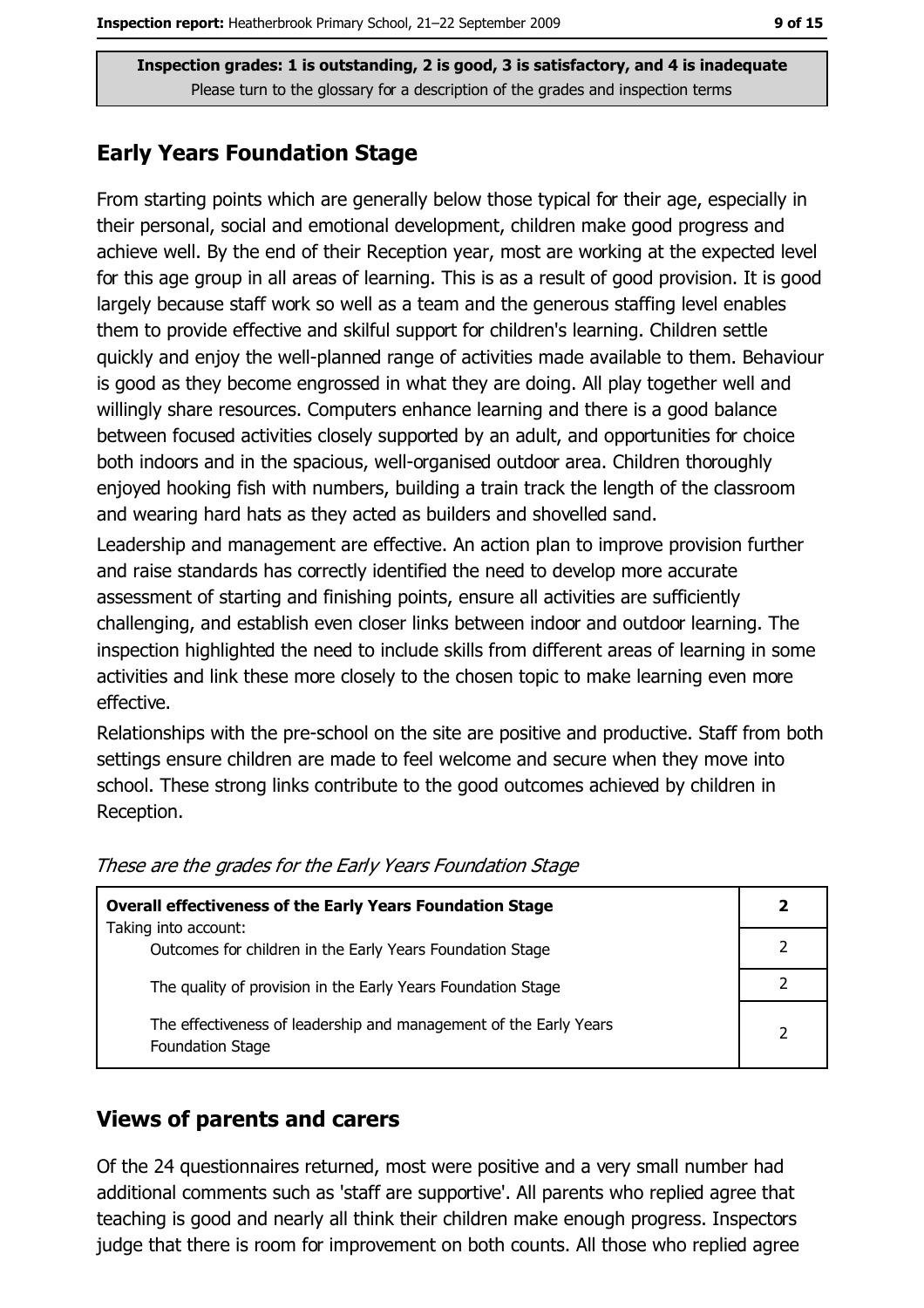that the school keeps their children safe and virtually all said that their children enjoy school and that it is well led and managed. Parents fully agree that they are happy with their child's experience at this school.

The new headteacher and staff are aware of the concerns raised by a small number of parents and are beginning to address them. A new behaviour improvement plan, for example, has recently been sent to all parents. During the inspection, behaviour was satisfactory overall with many pupils showing good behaviour. The new headteacher is attempting to develop a strong partnership with parents where their views can be listened to. The school provides similar levels of information about pupils' progress to other schools.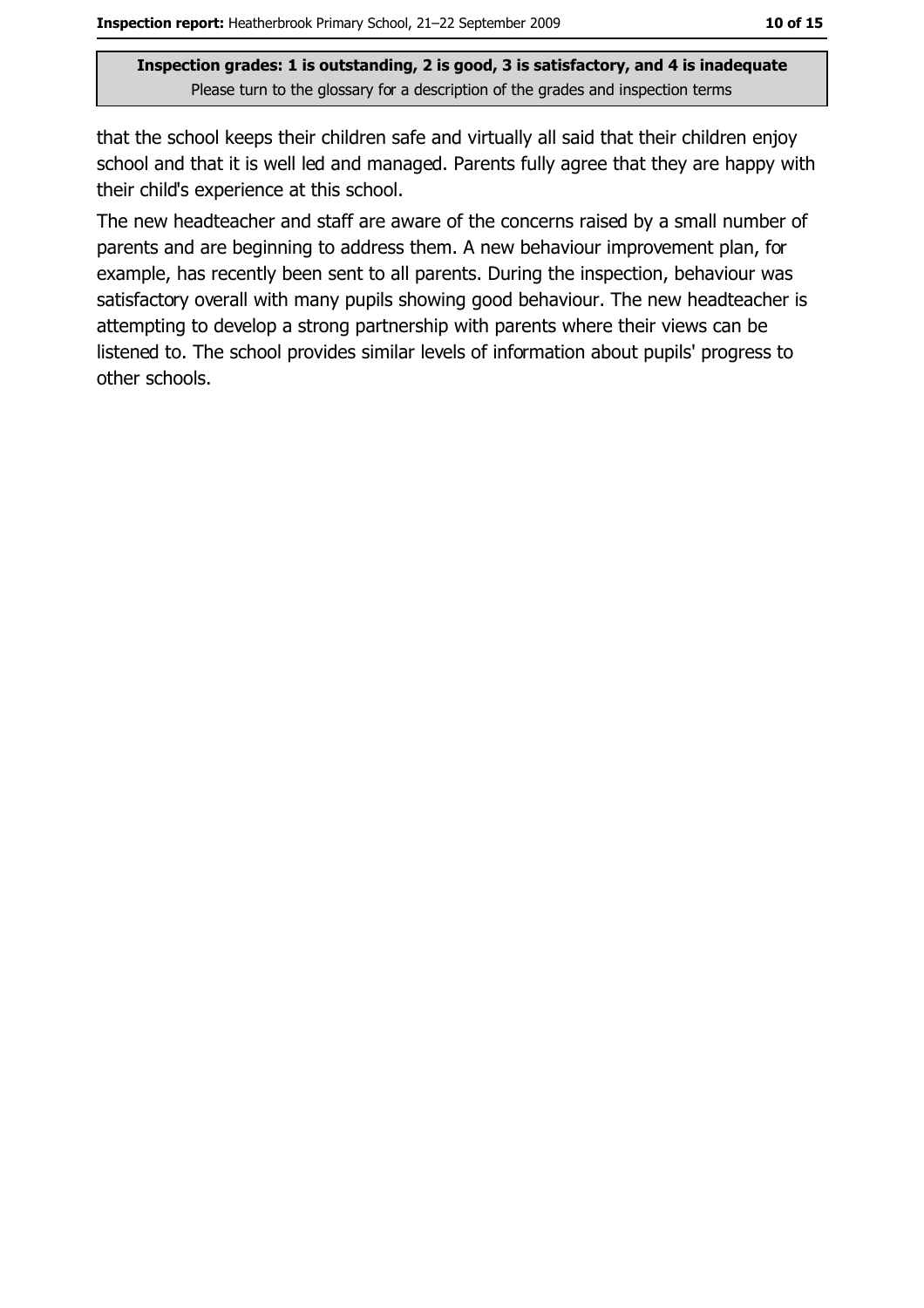#### Responses from parents and carers to Ofsted's questionnaire

Ofsted invited all the registered parents and carers of pupils registered at Heatherbrook Primary school to complete a questionnaire about their views of the school.

In the questionnaire, parents and carers were asked to record how strongly they agreed with 13 statements about the school. The inspection team received 24 completed questionnaires by the end of the on-site inspection. In total, there are 177 pupils registered at the school.

| <b>Statements</b>                                                                                                                                                                                                                                       | <b>Strongly</b><br><b>Agree</b> |               | <b>Agree</b> |               | <b>Disagree</b> |                | <b>Strongly</b><br>disagree |                  |
|---------------------------------------------------------------------------------------------------------------------------------------------------------------------------------------------------------------------------------------------------------|---------------------------------|---------------|--------------|---------------|-----------------|----------------|-----------------------------|------------------|
|                                                                                                                                                                                                                                                         | <b>Total</b>                    | $\frac{0}{0}$ | <b>Total</b> | $\frac{0}{0}$ | <b>Total</b>    | $\frac{0}{0}$  | <b>Total</b>                | $\frac{0}{0}$    |
| My child enjoys school                                                                                                                                                                                                                                  | 14                              | 58            | 9            | 38            | $\mathbf{1}$    | $\overline{4}$ | $\mathbf{0}$                | $\mathbf{0}$     |
| The school keeps my child<br>safe                                                                                                                                                                                                                       | 10                              | 42            | 14           | 58            | $\bf{0}$        | 0              | 0                           | $\mathbf 0$      |
| The school informs me<br>about my child's progress                                                                                                                                                                                                      | 9                               | 38            | 12           | 50            | 3               | 13             | 0                           | 0                |
| My child is making enough<br>progress at this school                                                                                                                                                                                                    | 10                              | 42            | 13           | 54            | $\mathbf{1}$    | 4              | 0                           | $\mathbf 0$      |
| The teaching is good at this<br>school                                                                                                                                                                                                                  | $\overline{7}$                  | 29            | 17           | 71            | $\mathbf 0$     | 0              | 0                           | $\mathbf 0$      |
| The school helps me to<br>support my child's learning                                                                                                                                                                                                   | 9                               | 38            | 13           | 54            | $\overline{2}$  | 8              | 0                           | 0                |
| The school helps my child to<br>have a healthy lifestyle                                                                                                                                                                                                | 9                               | 38            | 15           | 63            | 0               | 0              | 0                           | $\mathbf 0$      |
| The school makes sure that<br>my child is well prepared for<br>the future (for example<br>changing year group,<br>changing school, and for<br>children who are finishing<br>school, entering further or<br>higher education, or<br>entering employment) | 9                               | 38            | 15           | 63            | $\mathbf 0$     | $\mathbf 0$    | $\mathbf 0$                 | $\mathbf 0$      |
| The school meets my child's<br>particular needs                                                                                                                                                                                                         | 6                               | 25            | 17           | 71            | $\mathbf{1}$    | 4              | 0                           | $\mathbf 0$      |
| The school deals effectively<br>with unacceptable behaviour                                                                                                                                                                                             | 9                               | 38            | 11           | 46            | $\overline{4}$  | 17             | 0                           | $\boldsymbol{0}$ |
| The school takes account of<br>my suggestions and<br>concerns                                                                                                                                                                                           | 10                              | 42            | 11           | 46            | 3               | 13             | 0                           | $\bf{0}$         |
| The school is led and<br>managed effectively                                                                                                                                                                                                            | 9                               | 38            | 14           | 58            | $\mathbf{1}$    | $\overline{4}$ | 0                           | $\mathbf 0$      |
| Overall, I am happy with my<br>child's experience at this<br>school                                                                                                                                                                                     | 11                              | 46            | 13           | 54            | $\mathbf 0$     | 0              | 0                           | $\mathbf 0$      |

The table above summarises the responses that parents and carers made to each statement. The percentages indicate the proportion of parents and carers giving that response out of the total number of completed questionnaires. Where one or more parents and carers chose not to answer a particular question, the percentages will not add up to 100%.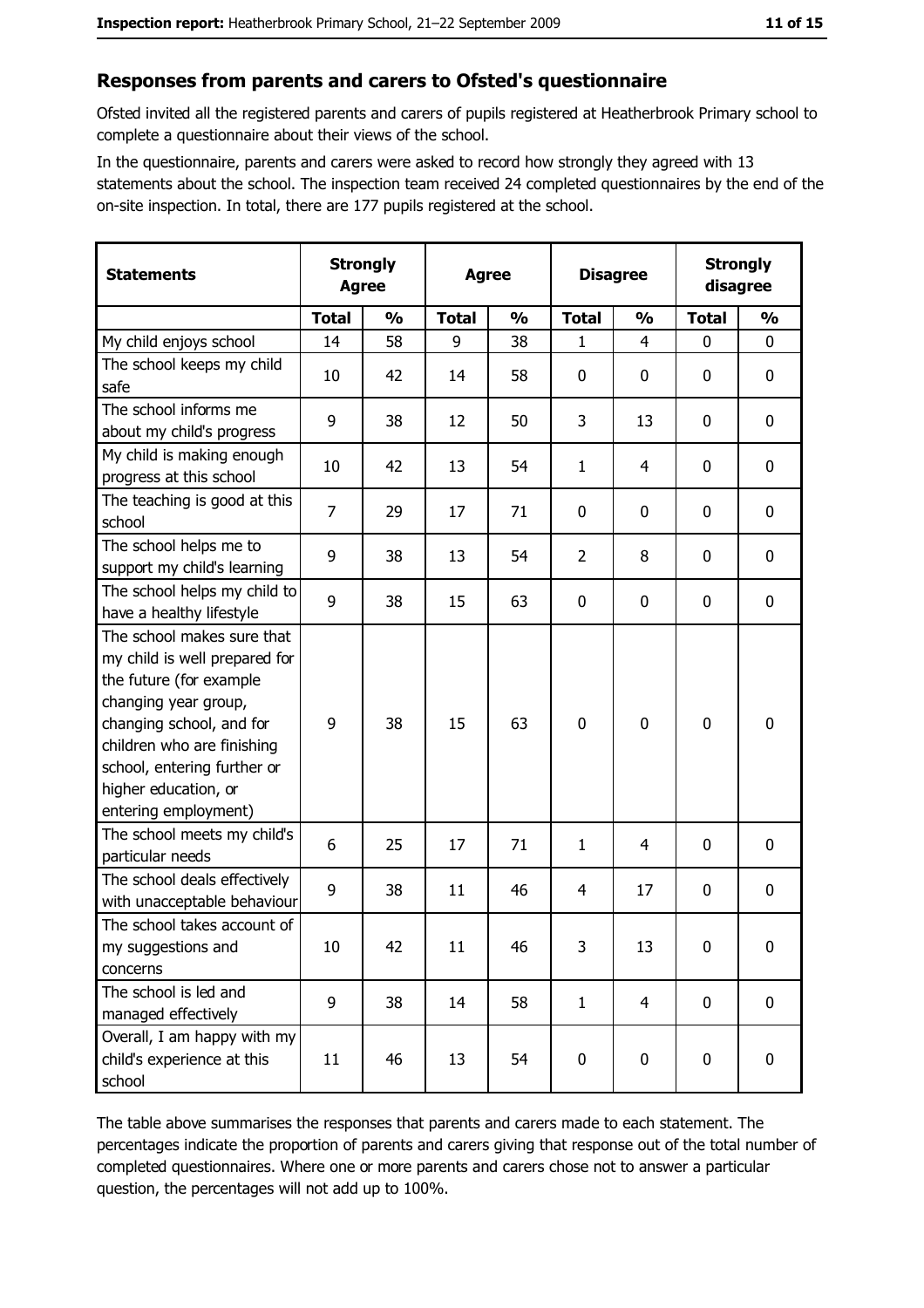# Glossary

| <b>Grade</b> | <b>Judgement</b> | <b>Description</b>                                                                                                                                                                                                               |  |
|--------------|------------------|----------------------------------------------------------------------------------------------------------------------------------------------------------------------------------------------------------------------------------|--|
| Grade 1      | Outstanding      | These features are highly effective. An oustanding<br>school provides exceptionally well for its pupils' needs.                                                                                                                  |  |
| Grade 2      | Good             | These are very positive features of a school. A school<br>that is good is serving its pupils well.                                                                                                                               |  |
| Grade 3      | Satisfactory     | These features are of reasonable quality. A satisfactory<br>school is providing adequately for its pupils.                                                                                                                       |  |
| Grade 4      | Inadequate       | These features are not of an acceptable standard. An<br>inadequate school needs to make significant<br>improvement in order to meet the needs of its pupils.<br>Ofsted inspectors will make further visits until it<br>improves. |  |

## What inspection judgements mean

## Overall effectiveness of schools inspected between September 2007 and July 2008

|                       | Overall effectiveness judgement (percentage of<br>schools) |      |                     |                   |
|-----------------------|------------------------------------------------------------|------|---------------------|-------------------|
| <b>Type of school</b> | <b>Outstanding</b>                                         | Good | <b>Satisfactory</b> | <b>Inadequate</b> |
| Nursery schools       | 39                                                         | 58   | 3                   | 0                 |
| Primary schools       | 13                                                         | 50   | 33                  | 4                 |
| Secondary schools     | 17                                                         | 40   | 34                  | 9                 |
| Sixth forms           | 18                                                         | 43   | 37                  | $\overline{2}$    |
| Special schools       | 26                                                         | 54   | 18                  | $\overline{2}$    |
| Pupil referral units  | 7                                                          | 55   | 30                  | 7                 |
| All schools           | 15                                                         | 49   | 32                  | 5                 |

New school inspection arrangements were introduced on 1 September 2009. This means that inspectors now make some additional judgements that were not made previously.

The data in the table above were reported in The Annual Report of Her Majesty's Chief Inspector of Education, Children's Services and Skills 2007/08.

Percentages are rounded and do not always add exactly to 100. Secondary school figures include those that have sixth forms, and sixth form figures include only the data specifically for sixth form inspection judgements.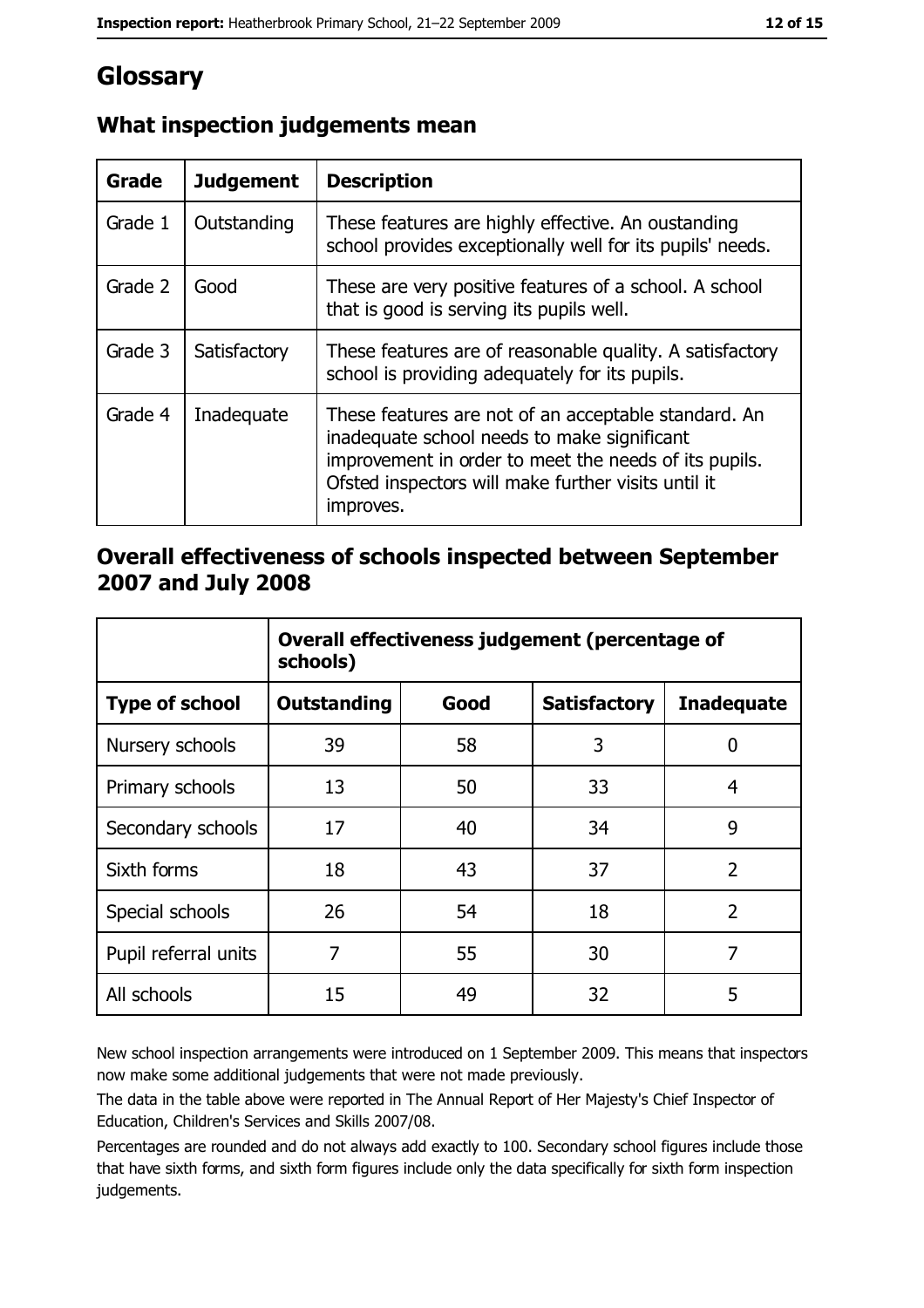# **Common terminology used by inspectors**

| Achievement:                  | the progress and success of a pupil in<br>their learning, development or training.                                                                                                                                                                                                                           |
|-------------------------------|--------------------------------------------------------------------------------------------------------------------------------------------------------------------------------------------------------------------------------------------------------------------------------------------------------------|
| Attainment:                   | the standard of the pupils' work shown by<br>test and examination results and in<br>lessons.                                                                                                                                                                                                                 |
| Capacity to improve:          | the proven ability of the school to<br>continue improving. Inspectors base this<br>judgement on what the school has<br>accomplished so far and on the quality of<br>its systems to maintain improvement.                                                                                                     |
| Leadership and management:    | the contribution of all the staff with<br>responsibilities, not just the headteacher,<br>to identifying priorities, directing and<br>motivating staff and running the school.                                                                                                                                |
| Learning:                     | how well pupils acquire knowledge,<br>develop their understanding, learn and<br>practise skills and are developing their<br>competence as learners.                                                                                                                                                          |
| <b>Overall effectiveness:</b> | inspectors form a judgement on a school's<br>overall effectiveness based on the findings<br>from their inspection of the school. The<br>following judgements, in particular,<br>influence what the overall effectiveness<br>judgement will be.                                                               |
|                               | The school's capacity for sustained<br>improvement.<br>Outcomes for individuals and groups<br>of pupils.<br>The quality of teaching.<br>The extent to which the curriculum<br>meets pupil's needs, including where<br>relevant, through partnerships.<br>The effectiveness of care, guidance<br>and support. |
| Progress:                     | the rate at which pupils are learning in<br>lessons and over longer periods of time. It<br>is often measured by comparing the<br>pupils' attainment at the end of a key<br>stage with their attainment when they<br>started.                                                                                 |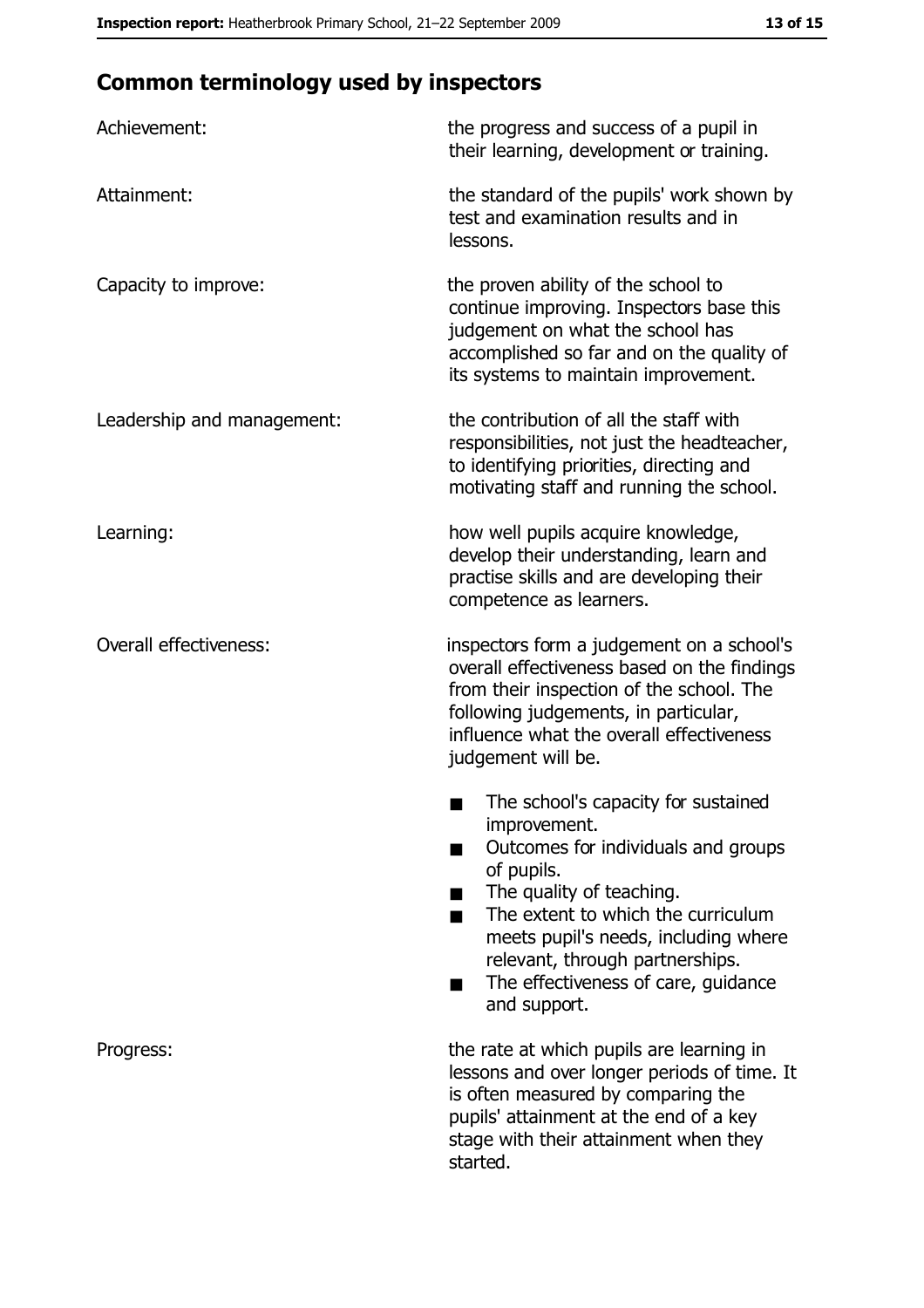This letter is provided for the school, parents and carers to share with their children. It describes Ofsted's main findings from the inspection of their school.



#### 22 September 2009

Dear Pupils,

Inspection of Heatherbrook Primary School, Leicester, LE4 1BE

As you know, three inspectors visited your school recently. I am writing to thank you for being so friendly and helpful to us. We could see that you are happy at Heatherbrook Primary. Most of you worked hard in lessons but we did see a few who did not!

We think that your school provides you with a satisfactory education. Some aspects, such as the care staff take of you and the support and quidance that they give you, are good. You told us how safe this makes you feel. We were also impressed with your good knowledge about how to live a healthy lifestyle.

All the staff and governors are keen for you to get the very best education. Your new headteacher has lots of his own ideas to make things even better for you and we have agreed with him on all of them.

The most important is improving the standards you achieve in English, mathematics and science. Some of the ways we think that your teachers can help you to make faster progress are:

- to make sure that they always plan exciting and interesting lessons for you.  $\blacksquare$
- to check how well you are doing very carefully and then set you work which makes  $\blacksquare$ you have to concentrate and think hard.
- to set you challenging targets. We know some of you have your own targets and  $\blacksquare$ we would like you to check on the progress you make on these yourselves. We know this will give you a clearer idea of what you need to do in each subject.

Finally we would like other teachers to visit your class when you are working so that they can help spot anything that can be improved.

We are sure that you will help by listening carefully and always trying your best.

Good luck. It was a pleasure to meet you all.

Joe Peacock

Lead Inspector.